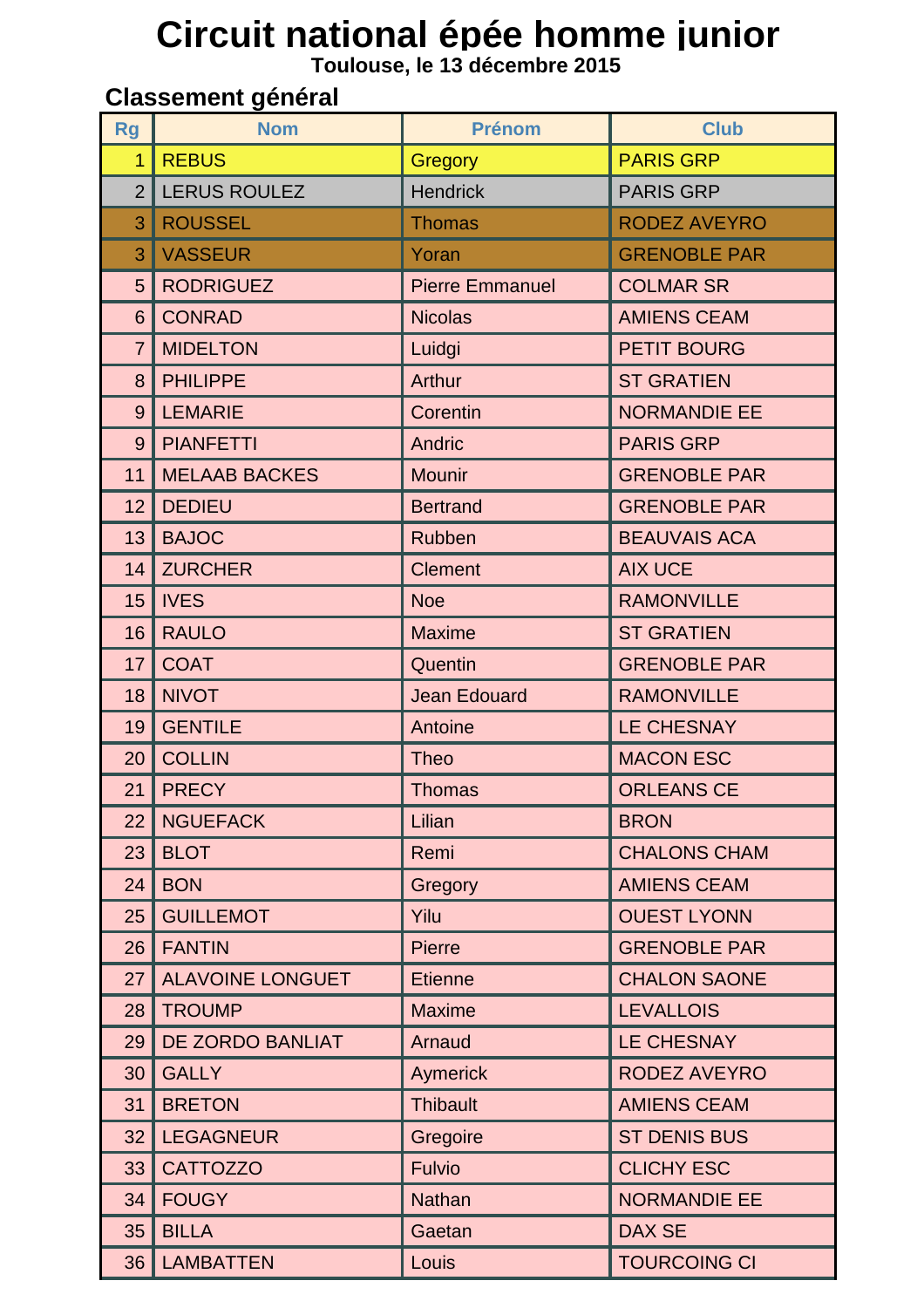| 37 | <b>ABDOU</b>            | El Habib Omar       | <b>DOUAI CE</b>     |
|----|-------------------------|---------------------|---------------------|
| 38 | <b>FERMAUD</b>          | <b>Gabriel</b>      | <b>NIMES SE</b>     |
| 39 | <b>LAMBERT</b>          | <b>Kryss</b>        | <b>BEAUVAIS ACA</b> |
| 40 | <b>BEAUNES</b>          | <b>Tristan</b>      | <b>CAYENNE CE</b>   |
| 41 | <b>ROBERT</b>           | <b>Paul Adrien</b>  | <b>VANVES SE</b>    |
| 42 | <b>PERIER</b>           | Alexandre           | <b>LEVALLOIS</b>    |
| 43 | <b>DELHOMME</b>         | <b>Martin</b>       | <b>LYON EPEE M</b>  |
| 43 | <b>EUSTACHE</b>         | <b>Gautier</b>      | <b>DECINES CS</b>   |
| 45 | <b>DRON</b>             | <b>Ricardo</b>      | <b>CHALONS CHAM</b> |
| 46 | <b>MALLO</b>            | Axel                | <b>LYON EPEE M</b>  |
| 47 | <b>PEUPION</b>          | <b>Alexis</b>       | <b>LIVRY GARGAN</b> |
| 48 | <b>SURLEVE</b>          | Augustin            | <b>LEVALLOIS</b>    |
| 49 | <b>WEYMIENS</b>         | Leo                 | <b>VANVES SE</b>    |
| 50 | <b>CORNACCHIA</b>       | <b>Adrien</b>       | <b>GAGNY CT</b>     |
| 51 | <b>LACAZE</b>           | <b>Eudes</b>        | <b>LEVALLOIS</b>    |
| 52 | <b>MADDALENO</b>        | Remy                | <b>GRENOBLE PAR</b> |
| 53 | <b>BOND DEACON</b>      | Liam                | <b>NIMES SE</b>     |
| 54 | <b>BATTUT</b>           | Fabien              | <b>VENISSIEUX</b>   |
| 55 | <b>MOTTE</b>            | Sebastien           | <b>NORMANDIE EE</b> |
| 56 | <b>DIABATE</b>          | Keletigui           | <b>BEAUVAIS ACA</b> |
| 57 | <b>HORNBY</b>           | Edgar               | <b>LEVALLOIS</b>    |
| 58 | <b>CAUMETTE</b>         | Alexandre           | <b>ROMANS BDP</b>   |
| 59 | <b>BEAUDOT</b>          | <b>Pierre Emile</b> | <b>NEVERS CE</b>    |
| 60 | <b>NOMBRET</b>          | <b>Mathieu</b>      | ALPES <sub>73</sub> |
| 61 | <b>MICHEL</b>           | Cyril               | <b>CORBAS</b>       |
| 62 | <b>CAMPA</b>            | <b>Nathan</b>       | <b>GRENOBLE PAR</b> |
| 63 | <b>WINGERTER</b>        | Morgan              | <b>ANNONAY CE</b>   |
| 64 | <b>GUILLEMIN</b>        | <b>Gautier</b>      | <b>ST MAUR VGA</b>  |
| 65 | <b>BAUDRAND</b>         | <b>Guillaume</b>    | <b>TOULOUSE UC</b>  |
| 66 | <b>CHAMBAUDET</b>       | <b>Benoit</b>       | <b>ST GRATIEN</b>   |
| 67 | LE LUC VENET            | <b>Pierre</b>       | <b>NIMES SE</b>     |
| 68 | <b>DUCLOS</b>           | <b>Matteo</b>       | <b>ST GRATIEN</b>   |
| 69 | <b>PETTES</b>           | Raphael             | <b>DAX SE</b>       |
| 70 | <b>ROUSSEAU</b>         | Vallier             | <b>NORMANDIE EE</b> |
| 71 | <b>DUFRAIGNE</b>        | <b>Lucas Romain</b> | LE CREUSOT          |
| 72 | <b>SANCHEZ</b>          | Jeremy              | <b>NARBONNE</b>     |
| 73 | <b>ALBOUY</b>           | <b>Theo</b>         | <b>LIVRY GARGAN</b> |
| 74 | <b>RENOUF</b>           | <b>David</b>        | <b>SAINTES CE</b>   |
| 75 | <b>DUCHENE MARULLAZ</b> | <b>Mathieu</b>      | <b>ARGELES SE</b>   |
| 76 | <b>JACQUIER</b>         | <b>Mathias</b>      | <b>LEVALLOIS</b>    |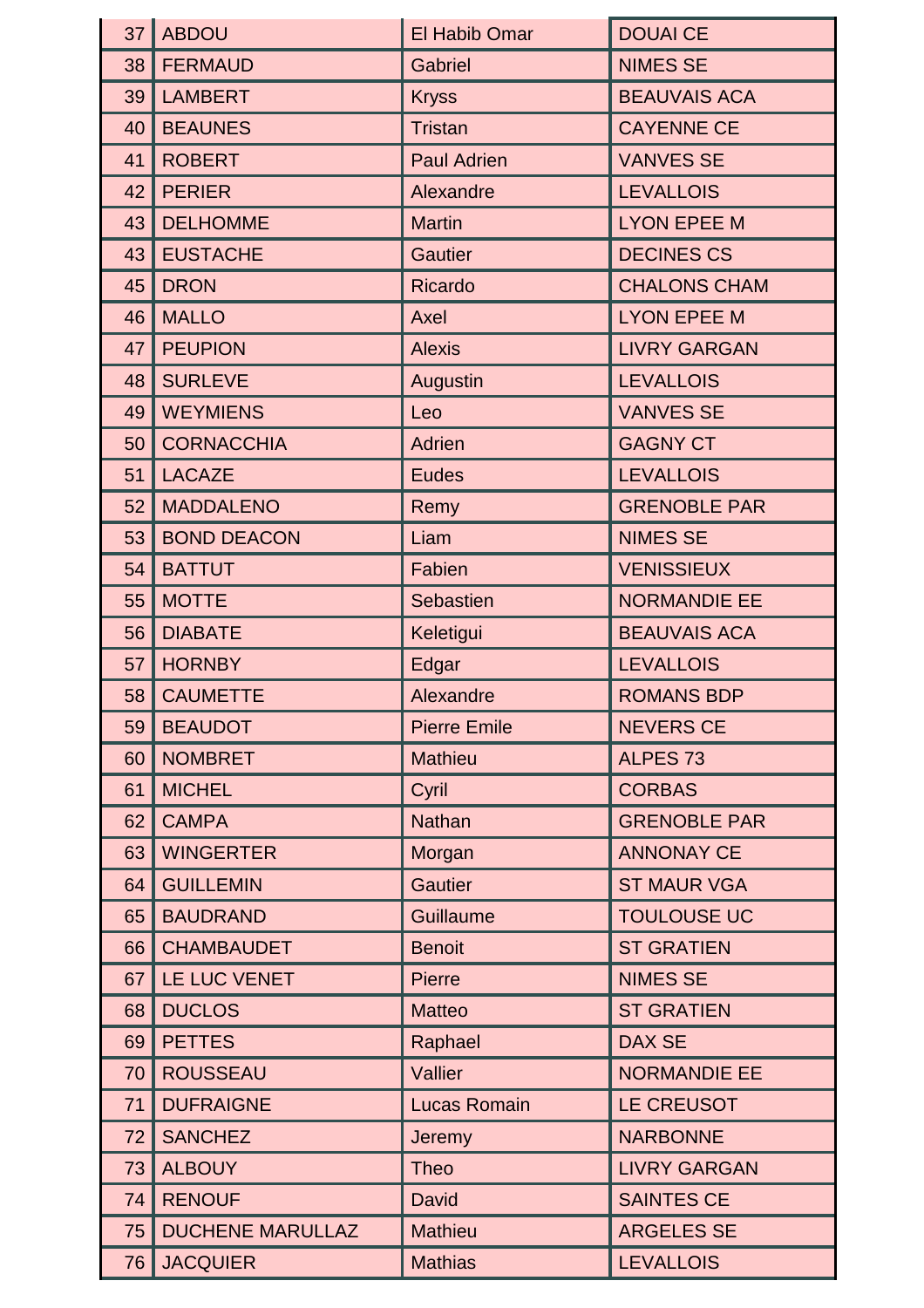| 76  | <b>RENOUVEL</b>         | Quentin                 | <b>ORNON ESCR</b>   |
|-----|-------------------------|-------------------------|---------------------|
| 78  | <b>FRETARD</b>          | Antonin                 | <b>NORMANDIE EE</b> |
| 79  | <b>PELLAN</b>           | Corentin                | <b>RENNES CSG</b>   |
| 80  | <b>KEITA</b>            | <b>Isaac</b>            | LE HAVRE CE         |
| 81  | <b>MAILLARD</b>         | <b>Pierre</b>           | <b>ANTONY</b>       |
| 82  | <b>AUBRY</b>            | <b>Pierre Wandrille</b> | <b>LEVALLOIS</b>    |
| 83  | <b>OLIVIER MARTIN</b>   | <b>Hugues</b>           | <b>RENNES CSG</b>   |
| 84  | <b>ROBERT</b>           | <b>Julien</b>           | <b>AUVERGNE TE</b>  |
| 85  | <b>TRIGUEROS</b>        | Antonin                 | <b>ANGERS NDC</b>   |
| 86  | <b>BELLEVIER</b>        | <b>Hugues</b>           | <b>ANGLET SE</b>    |
| 87  | <b>CHARLOT</b>          | <b>Joannes</b>          | <b>SAINTES CE</b>   |
| 88  | <b>SENDRA</b>           | <b>Victor</b>           | <b>PARIS UC</b>     |
| 89  | <b>BONNAUDET</b>        | <b>Baptiste</b>         | <b>TOULON VAR</b>   |
| 90  | <b>BOUTIN</b>           | Antoine                 | <b>EVREUX JA</b>    |
| 91  | <b>CAILLET DUVOLLET</b> | Corentin                | <b>ABBEVILLE</b>    |
| 92  | <b>ALLOISIO</b>         | <b>Bastien</b>          | <b>CORBAS</b>       |
| 92  | <b>BRASSET</b>          | <b>Mathys</b>           | <b>TOULON VAR</b>   |
| 92  | <b>GAGEAT</b>           | Luc                     | <b>NORMANDIE EE</b> |
| 95  | <b>POUTRAIN</b>         | Ronan                   | <b>CAYENNE CE</b>   |
| 96  | <b>LEROUX</b>           | Julien                  | <b>ANGERS NDC</b>   |
| 97  | <b>MISTRE-SCHAAL</b>    | Antoine                 | <b>AIX UCE</b>      |
| 98  | <b>HARTVICK</b>         | Colin                   | <b>NORMANDIE EE</b> |
| 99  | <b>DOGUET</b>           | <b>Clä©ment</b>         | <b>NORMANDIE EE</b> |
| 100 | <b>MARTIN</b>           | <b>Thibault</b>         | <b>VILLENEUVE L</b> |
| 101 | <b>SAVINO</b>           | Romain                  | <b>ORNON ESCR</b>   |
| 102 | <b>DOMINICI</b>         | Raphael                 | <b>OLYMPIQUE CE</b> |
| 103 | <b>AMORY</b>            | <b>Baptiste</b>         | <b>PARIS UC</b>     |
| 104 | <b>TROUVE</b>           | <b>Theo</b>             | <b>RENNES CSG</b>   |
| 105 | <b>SENHADJI</b>         | <b>Elias</b>            | <b>BONDY AS</b>     |
| 106 | <b>BOUDJAOUI PLOIX</b>  | <b>Matthis</b>          | <b>VALENCIENNES</b> |
| 107 | <b>PITON</b>            | <b>Louis Maxime</b>     | <b>TROYES TG</b>    |
| 108 | <b>HASSELBACH</b>       | <b>Martin</b>           | <b>GRENOBLE PAR</b> |
| 109 | <b>RAULO</b>            | Aurelien                | <b>ST GRATIEN</b>   |
| 110 | <b>POLI</b>             | <b>Maxime</b>           | <b>PARIS GRP</b>    |
| 111 | <b>DEFRANCE</b>         | <b>Julien</b>           | <b>BRUAY BUISSI</b> |
| 112 | <b>SEVOT</b>            | Romain                  | <b>ORLEANS CE</b>   |
| 113 | <b>DUCHESNAY</b>        | Fabien                  | <b>DORD PERIGO</b>  |
| 114 | <b>CORBIER</b>          | <b>Theo</b>             | <b>TOULOUSE UC</b>  |
| 115 | <b>KOWALSKI</b>         | Stephan                 | <b>DOUAI CE</b>     |
| 115 | <b>JOBARD</b>           | Romain                  | <b>LILLE VAUBAN</b> |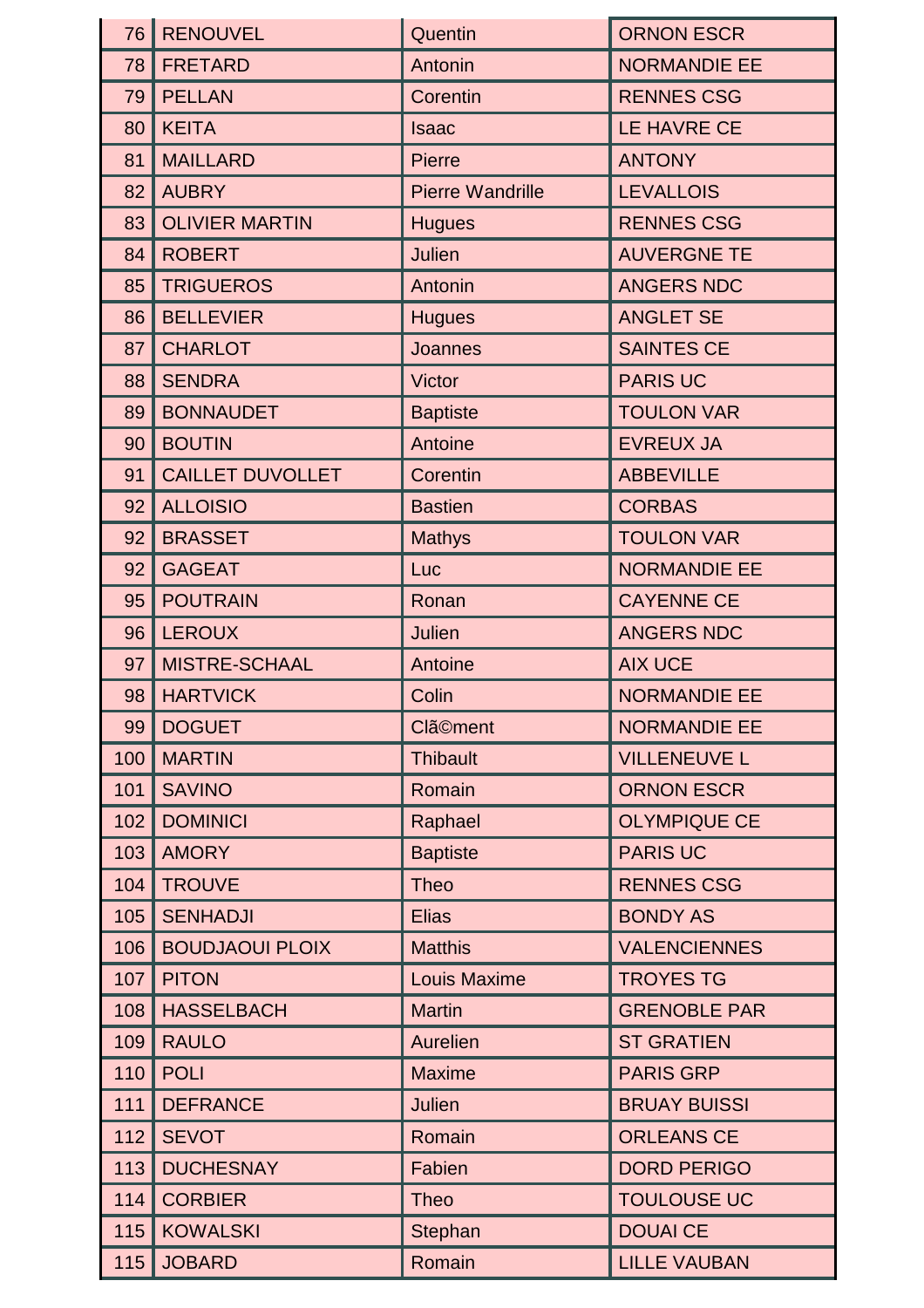|     | 117 CONTREPOIS          | Simon                    | <b>TOULON VAR</b>   |
|-----|-------------------------|--------------------------|---------------------|
| 118 | <b>QUEMA</b>            | <b>Titouan</b>           | <b>PAMIERS CE</b>   |
| 119 | <b>DUBROC</b>           | Quentin                  | <b>DOUAI CE</b>     |
| 120 | <b>SERVES</b>           | Paul                     | <b>NEVERS CE</b>    |
| 121 | <b>POIRIER</b>          | Benjamin                 | <b>ST HERBLAIN</b>  |
| 122 | <b>AFONSO</b>           | Adam                     | <b>LIVRY GARGAN</b> |
| 123 | <b>FACCIA</b>           | <b>Alexis</b>            | <b>GDE SYNTHE</b>   |
| 124 | <b>CAILLET DUVOLLET</b> | <b>Valentin Francois</b> | <b>ABBEVILLE</b>    |
| 125 | <b>BINET</b>            | <b>Timothee</b>          | <b>VILLENEUVE L</b> |
| 126 | <b>PICHOU</b>           | <b>Clement</b>           | <b>SAINTES CE</b>   |
| 127 | <b>CAFFIAUX</b>         | Benjamin                 | <b>NORMANDIE EE</b> |
| 128 | <b>DURANO</b>           | Valentin                 | <b>CORBAS</b>       |
| 129 | <b>BLETON-GIORDANO</b>  | <b>Maxence</b>           | <b>BRON</b>         |
| 130 | <b>ARNEODO</b>          | Guillaume                | <b>TOULON VAR</b>   |
| 131 | <b>TEILLER</b>          | <b>Denis</b>             | <b>ANGERS NDC</b>   |
| 132 | <b>MIOZZO</b>           | <b>Timothee</b>          | <b>ST GRATIEN</b>   |
| 133 | <b>LEGRAND CARTINI</b>  | Aã <sup>-</sup> driss    | <b>TOULOUSE UC</b>  |
| 134 | <b>MORGANA</b>          | <b>Thomas</b>            | <b>ORNON ESCR</b>   |
| 135 | <b>CESAR</b>            | <b>Maxime</b>            | <b>VILLENEUVE T</b> |
| 136 | <b>GOUSSET</b>          | <b>Natan</b>             | <b>CHALONS CHAM</b> |
| 137 | <b>GRIHOM</b>           | Quentin                  | <b>PAYS FOYEN</b>   |
| 138 | <b>LECORGNE</b>         | <b>Martin</b>            | <b>ORNON ESCR</b>   |
| 138 | <b>PERROT</b>           | Come                     | <b>SIX FOURS SE</b> |
| 138 | <b>RAVET</b>            | Florian                  | <b>CHALON SAONE</b> |
| 141 | <b>NICAUD</b>           | Gaspard                  | <b>DREUX CE</b>     |
| 142 | <b>CONGOS</b>           | Romain                   | <b>DOUAI CE</b>     |
| 142 | <b>DUPOUY</b>           | <b>Bastien</b>           | <b>MONT MARSAN</b>  |
| 144 | <b>ALBICE</b>           | Jeremy                   | FORT DE F AE        |
| 144 | <b>FOURNIER</b>         | Tom                      | <b>ANGERS NDC</b>   |
| 146 | <b>DRONNEAU BEATTIE</b> | Zachary                  | <b>LAVAUR CE</b>    |
| 147 | <b>RAPHAEL</b>          | Ghislain                 | <b>ROMANS BDP</b>   |
| 148 | <b>DEDIEU</b>           | Antoine                  | <b>TOULOUSE UC</b>  |
| 149 | <b>CERTIAT</b>          | Pascal                   | <b>MONTAUBAN</b>    |
| 150 | <b>IGAU</b>             | Leonard                  | <b>MEUNG LOIRE</b>  |
| 151 | <b>GUILLET</b>          | <b>Maxence</b>           | <b>ANGERS NDC</b>   |
| 152 | <b>MISANDEAU</b>        | <b>Bastien</b>           | <b>AVON US</b>      |
| 153 | <b>HARTVICK</b>         | <b>Justin</b>            | <b>NORMANDIE EE</b> |
| 153 | <b>MONGELLAZ</b>        | <b>Thomas</b>            | <b>ALPES 73</b>     |
| 153 | <b>VISENTIN</b>         | Guilhem                  | <b>TOULOUSE UC</b>  |
| 156 | <b>DANE</b>             | <b>Florent</b>           | <b>RAMONVILLE</b>   |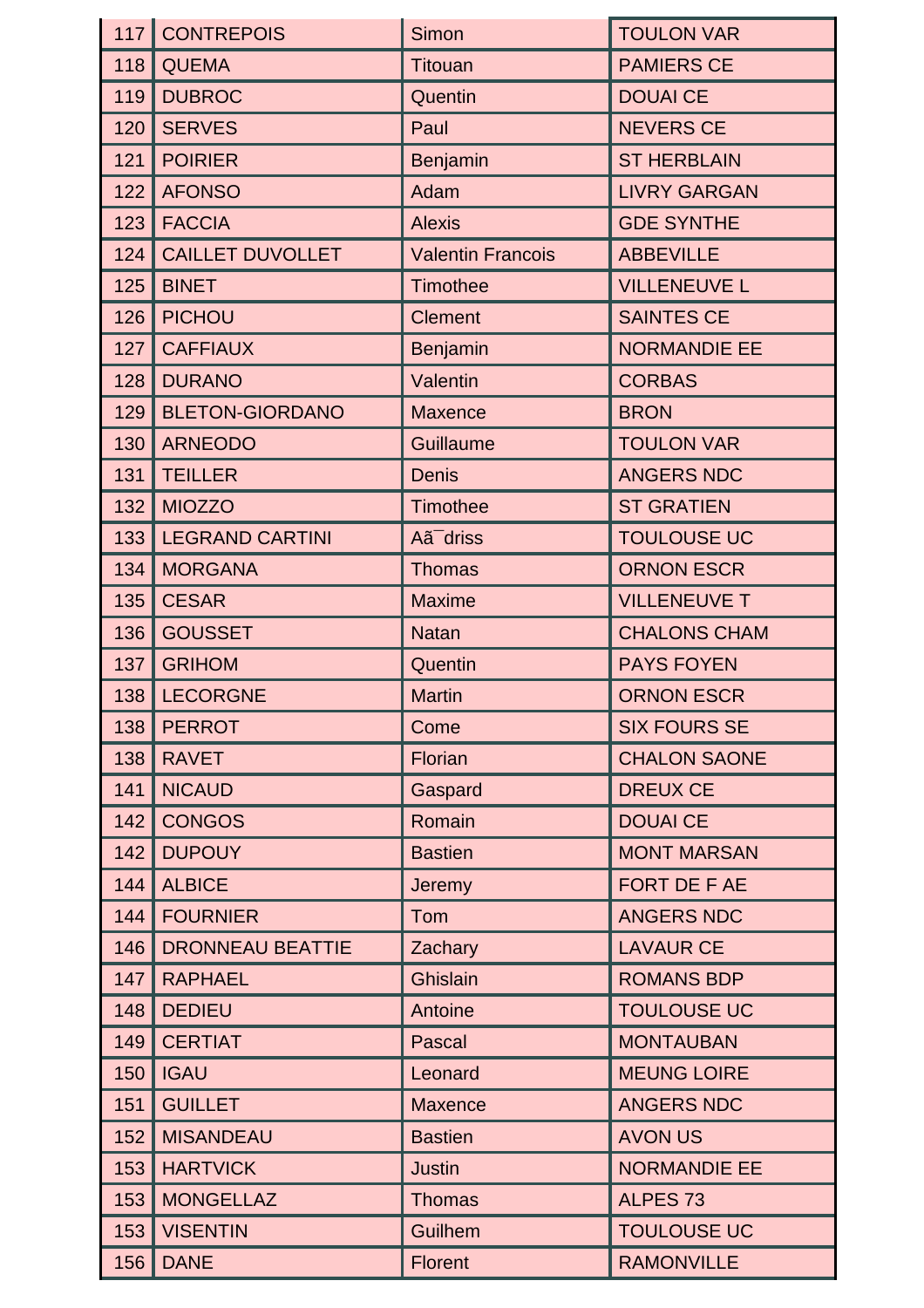| 157 | <b>GAUTHERON</b>     | Paco              | <b>MONTEREAU CS</b> |
|-----|----------------------|-------------------|---------------------|
| 158 | <b>DUBSKI</b>        | <b>Benoit</b>     | <b>TROYES TG</b>    |
| 158 | <b>GERARD</b>        | Louis             | <b>ST MAUR VGA</b>  |
| 160 | <b>GENDRON</b>       | <b>Baptiste</b>   | <b>EPINAL SE</b>    |
| 160 | <b>POULALLION</b>    | <b>Guillaume</b>  | <b>LIBOURNE AS</b>  |
| 162 | <b>BELLAMY</b>       | Romain            | <b>CHALONS CHAM</b> |
| 163 | <b>THOMAS</b>        | <b>Joris</b>      | <b>DIJON ASPTT</b>  |
| 164 | <b>PICK</b>          | <b>Samuel</b>     | ROCHE YON CE        |
| 165 | <b>CAILLAUD</b>      | Oihan             | <b>TOULOUSE AC</b>  |
| 166 | <b>TELO</b>          | Yanis             | <b>OLYMPIQUE CE</b> |
| 167 | <b>GOUY</b>          | <b>Pierre</b>     | <b>BERGERAC CAD</b> |
| 167 | <b>MAHE</b>          | Florian           | <b>ROMANS BDP</b>   |
| 169 | <b>GUILLON</b>       | <b>Eliott</b>     | <b>NEVERS CE</b>    |
| 170 | <b>LANDRIN</b>       | <b>Thibault</b>   | <b>ANGLET SE</b>    |
| 171 | <b>DAUPHIN</b>       | <b>Theo</b>       | <b>TOULON VAR</b>   |
| 172 | <b>FERNIER</b>       | <b>Louis</b>      | <b>RAMONVILLE</b>   |
| 173 | <b>PALLUEL</b>       | <b>Paul Louis</b> | <b>LYON EPEE M</b>  |
| 174 | <b>ENGELS</b>        | Axel              | <b>PLAISANCE TO</b> |
| 175 | <b>PAPET</b>         | Antonin           | <b>ORLEANS CE</b>   |
| 176 | <b>MEYZE</b>         | <b>Thomas</b>     | <b>VILLENEUVE L</b> |
| 177 | <b>ROBERTSHAW</b>    | George            | <b>BERGERAC CAD</b> |
|     | 178   BROCVIELLE     | <b>Maxime</b>     | <b>GRENOBLE PAR</b> |
| 178 | <b>SITBON-TAYLOR</b> | <b>Daniel</b>     | <b>NIMES SE</b>     |
| 180 | <b>AUBRY</b>         | <b>Temoe</b>      | <b>AVON US</b>      |
| 181 | <b>DESJAMES</b>      | <b>Bastien</b>    | <b>LYON EPEE M</b>  |
| 181 | <b>GOUBERT</b>       | Luca              | <b>PLAISANCE TO</b> |
| 183 | <b>ESCODA</b>        | <b>Clement</b>    | <b>LAON CE</b>      |
| 184 | <b>PYRAM</b>         | Josue             | FORT DE F DU        |
| 185 | <b>VIE</b>           | <b>Maxence</b>    | <b>TOULOUSE UC</b>  |
| 186 | <b>CUILLIER</b>      | Florian           | <b>LIVRY GARGAN</b> |
| 187 | <b>ALAZARD</b>       | Simon             | <b>CASTRES</b>      |
| 188 | <b>REAUBOURG</b>     | Quentin           | <b>SAINTES CE</b>   |
| 189 | <b>DEZEDE</b>        | <b>Baptiste</b>   | <b>RAMONVILLE</b>   |
| 189 | <b>BLANC</b>         | Romain            | <b>LE CREUSOT</b>   |
| 191 | <b>FAGET</b>         | Florian           | <b>OLYMPIQUE CE</b> |
| 192 | <b>TASSEL</b>        | Pierre            | <b>RENNES CSG</b>   |
| 193 | <b>BEUGNON</b>       | Constant          | <b>ST PAUL 3CHX</b> |
| 193 | <b>DUFOUR</b>        | <b>Xavier</b>     | <b>ORNON ESCR</b>   |
| 195 | <b>CHAHINE</b>       | Paul              | <b>DAX SE</b>       |
| 196 | <b>HAMARD</b>        | <b>Thibault</b>   | LA GARDE AJS        |